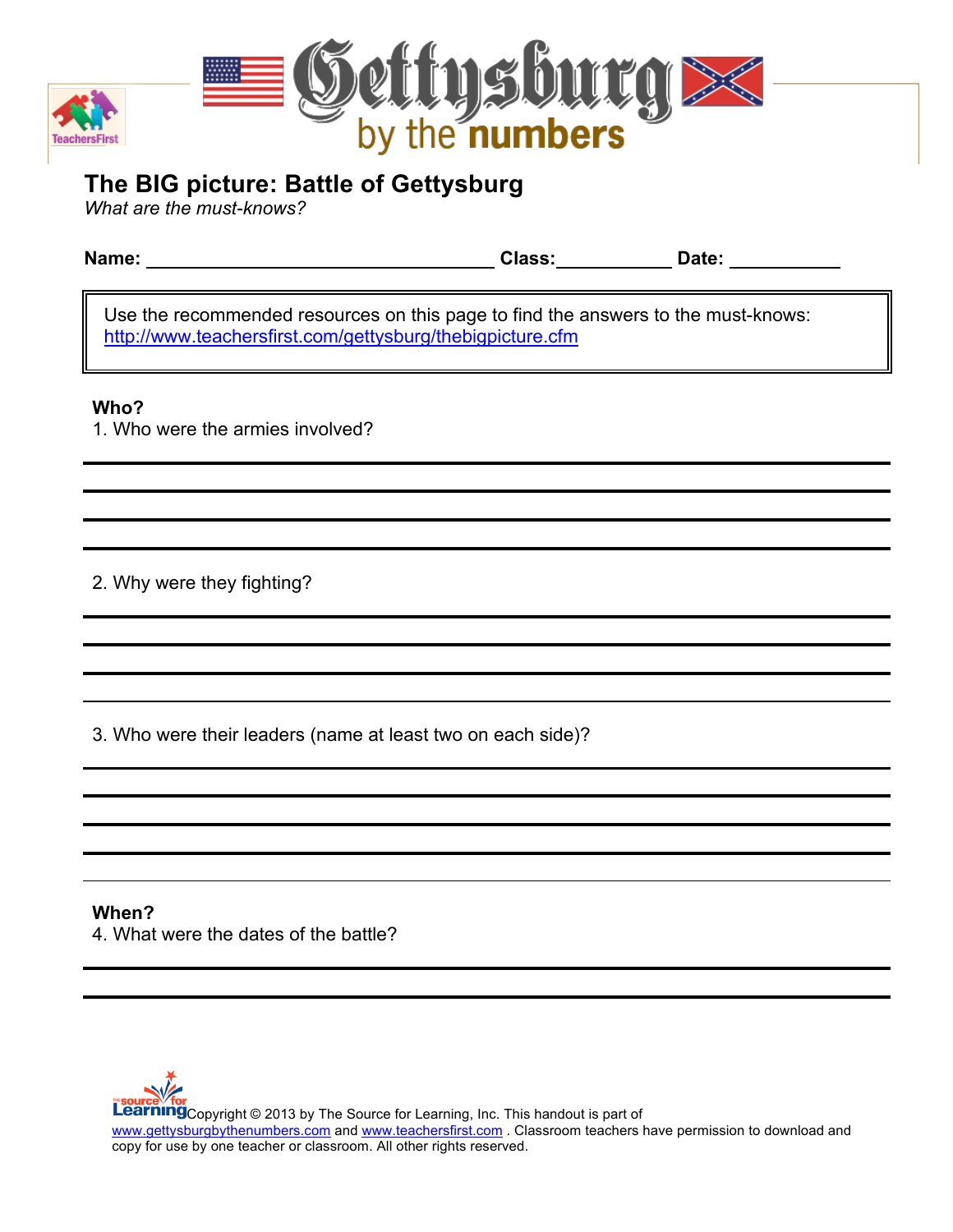5. How does this fit into the overall timeline of the Civil War?

**Where?** 6. Where is Gettysburg?

7. How far is it from Washington DC?

8. From Virginia?

9. What is important about this location compared to other battles of the Civil War (Hints: whose "territory" is it part of? How far north, south, east, or west of other battles?)

#### **What?**

10. What happened at Gettysburg? List the important facts and events during:

The days just before the battle: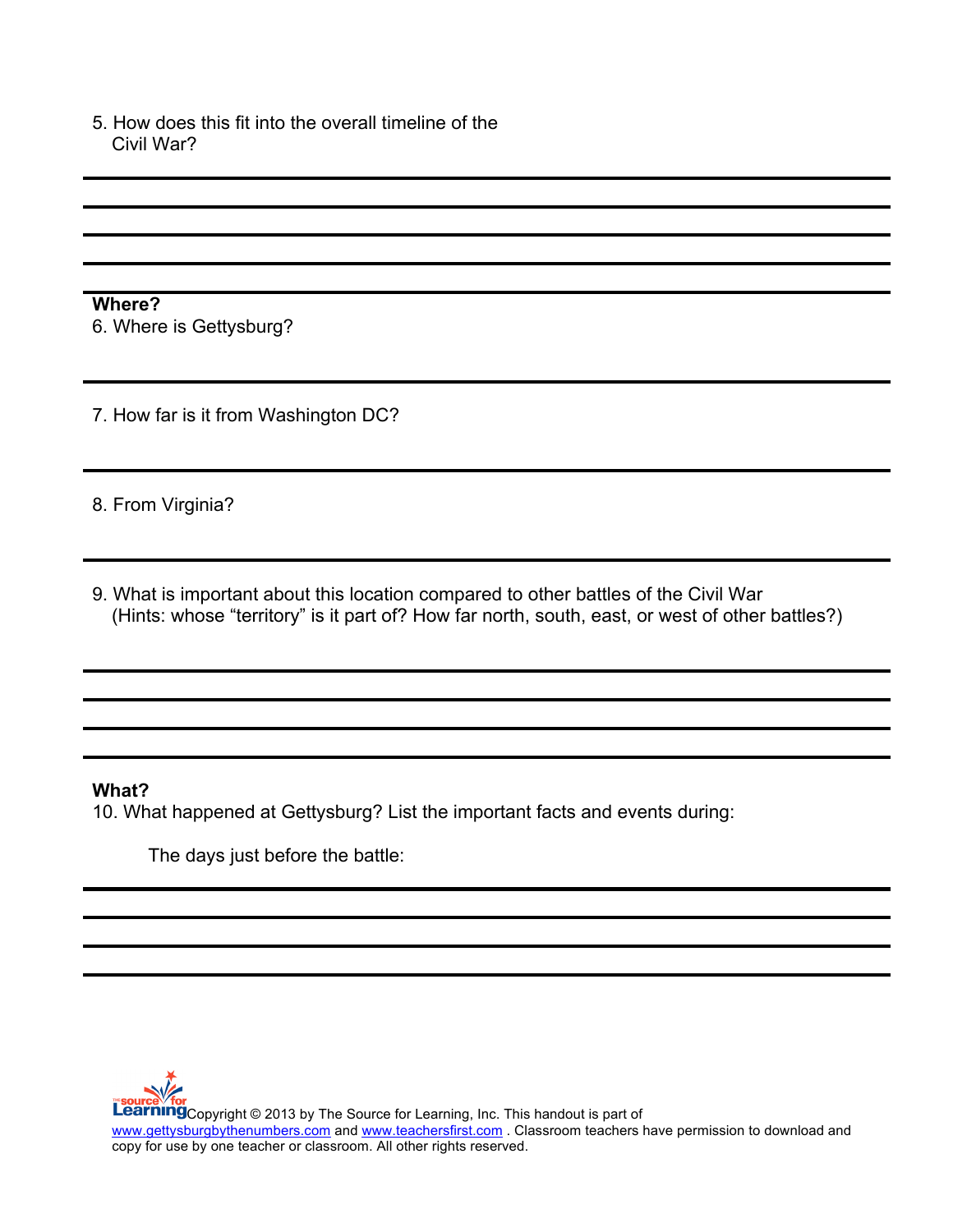|    | U |  |  |
|----|---|--|--|
| u. |   |  |  |

| July 2:                         |
|---------------------------------|
|                                 |
|                                 |
|                                 |
|                                 |
|                                 |
| July 3:                         |
|                                 |
|                                 |
|                                 |
|                                 |
| The days just after the battle: |
|                                 |

## **Why?**

11. Why do historians single out the Battle of Gettysburg from other battles of the Civil War? Why is it important or different?